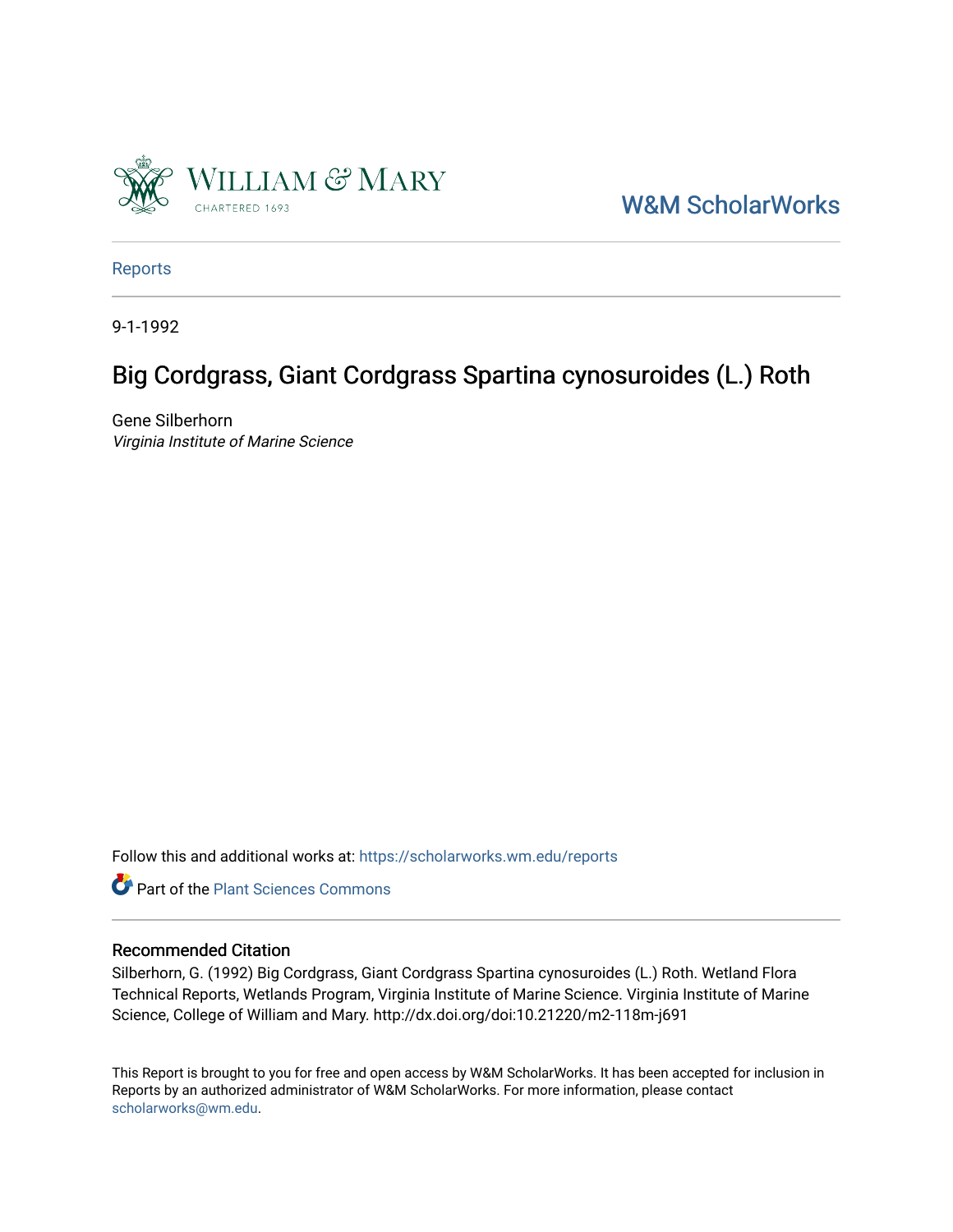# Technical Report Wetland Flora



No. 92-9 / September 1992 and the state of the Silberhorn Gene Silberhorn Gene Silberhorn

## Big Cordgrass Giant Cordgrass

### Spartina cynosuroides (L.) Roth

#### Growth Habit and Diagnostic Characteristics

Big cordgrass is a robust, coarse, perennial grass found in brackish to nearly freshwater tidal marshes along the Atlantic Coast. This majestic grass ranges from 2 to 4 meters tall ( 6 to 12 feet). Spartina cynosuroides reaches maturity (reproductive stage) in late summer to early autumn (August to September). Its identification signature or diagnostic characteristic is the coarsely branched inflorescence extending well above the leaves. The flowering head is green, but turns tan when in seed in late fall (October to November). Although big cordgrass reproduces by seed, it spreads dramatically and extensively by long, stout rhizomes, forming dense monospecific stands in many marshes.

A large number of leaves originating from the tall stem (culm) give the grass a very robust appearance. The long (2 to 5 feet) blades have minute tooth-like serrations along their margins. The leaves can cause scrapes and cuts to exposed skin when walking through a dense stand.

Big cordgrass is the largest of the *Spartina* marsh grasses found in coastal tidal wetlands. Saltmarsh cordgrass, Spartina alterniflora (Wetland Flora, No. 90-2, July 1990) grows from 4 to 7 feet tall in the intertidal zone of salt and brackish marshes. Saltmeadow hay, Spartina patens (Wetlands Flora, No. 90-4, September 1990) is a much shorter, wirey grass occupying the higher parts of salt and brackish marshes.

Two other tall grasses are often found growing with Spartina cynosuroides in tidal freshwater marshes. Northern wild rice (Zizania aquatica) is easily distiguished from big cordgrass. Zizania has a finer, more delicate inflorescence, and in flowering stage is yellowish in appearance, whereas big cordgrass is coarser and green. Wild rice also does not appear as robust as S. cynosuroides. The other grass often found in disturbed marshes, reed grass (Phragmites australis), (Wetland Flora, No. 91-1/January 1991) has shorter, broader leaves without teeth along the margins. The inflorescence (panicle) of *Phragmites* is often described as feathery or flag-like, taking the shape dictated by prevailing winds. Reed grass is a very aggressive grass that often competes with native marsh plants, including big cordgrass and wild rice.

#### Density and Production

Spartina cynosuroides is a very productive marsh grass, rivaled only by S. alterniflora in annual production. The average range of stem density in monspecific stands, as reported in the literature is 100 to 160 stems per meter squared or from 10 to 15 stems (culms) /ft<sup>2</sup>. Annual production is quite variable, depending on density and locale, but ranges between 3 to 6 tons per acre per annum.

#### Distribution -

Big cordgrass is found in tidal wetlands, brackish to fresh, from New England to the Gulf Coast.

#### Habitat

Big cordgrass, unlike saltmarsh cordgrass, is seldom found in high saline salt marshes behind barrier islands and spits along the Atlantic. S. cynosuroides is more likely to be found further from the ocean, in tidal sounds, bays and tidal rivers. In Virginia, large, dense stands are found along the lower reaches of the Pamunkey and Mattaponi rivers, tributaries of the York River. Large stands are also found along the mid-reaches of the Rappahannock and Potomac rivers. Unlike S. alterniflora, which grows between mean sea level and mean high water, this giant grass usually grows above mean high water. The illustration shows a stand of big cordgrass growing above and behind clumps of arrow arum, Peltandra virginica (Wetlands Flora, No. 90-6/November 1990). The latter usually occupies the intertidal zone and the former above mean high water. The illustration was sketched in the field along the lower reaches of the Mattaponi River, above West Point, Virginia.

#### Ecological Values/Benefits

Spartina cynsuroides is one of the most productive grasses of tidal wetlands, having production estimates similar to S. alterniflora, perhaps the most important tidal marsh plant based on production and detritus availablitiy to receiving waters. Detritus, decomposed plant material, becomes a major component of the estuarine food web. Detritus orginating from big cordgrass is accessible to receiving waters only on spring tides or storm surges, because it typically grows in the higher part of the marsh. Dense stands provide cover and food for wildlife. Geese often eat the large rhizomes and muskrats use stems and leaves for material in lodge construction. Duck hunters frequently use big cordgrass as camouflage for duck blinds.

Holistically, detritus produced by wetland vascular plants, phytoplankton and benthic algae in these systems serves as an energy source for an array of organisims, many of which are commercially important. The entire ecosystem of tidal wetlands is a primary spawning and nursery habitat for anadromous and resident fishes.

#### Hydrophytic Factor/Wetland Indicator Status

According to the National List of Plant Species that Occur in Wetlands: Virginia (1988), Spartina cynosuroides is classified as an obligate wetland plant (OBL). OBL plants almost always occur in wetlands (>99% probability).